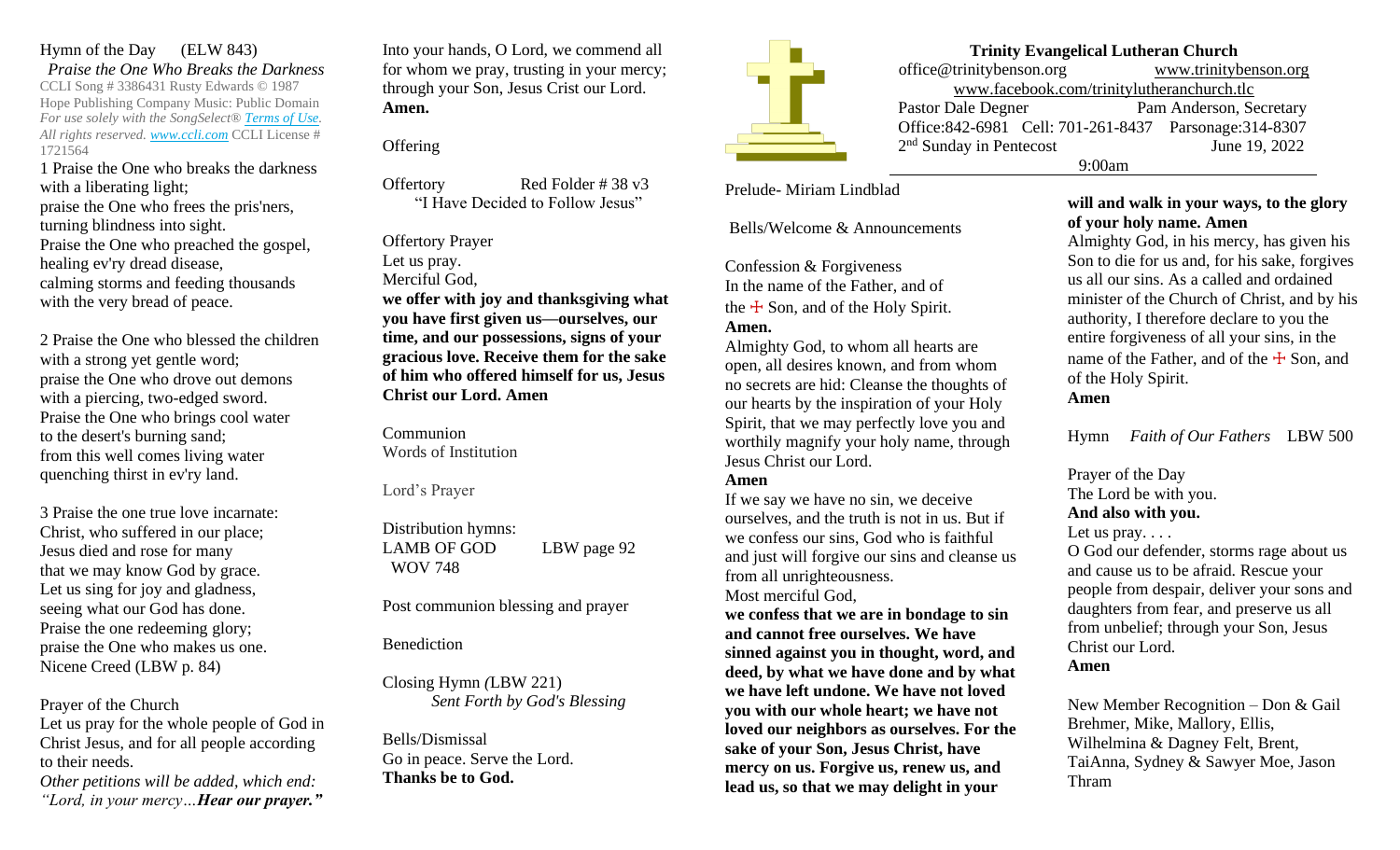#### First Lesson: Isaiah 65:1-9

<sup>1</sup>I was ready to be sought out by those who did not ask, to be found by those who did not seek me. I said, "Here I am, here I am," to a nation that did not call on my name. <sup>2</sup>I held out my hands all day long to a rebellious people, who walk in a way that is not good, following their own devices; <sup>3</sup>a people who provoke me to my face continually, sacrificing in gardens and offering incense on bricks;  $4$ who sit inside tombs, and spend the night in secret places; who eat swine's flesh, with broth of abominable things in their vessels;  $5$ who say, "Keep to yourself, do not come near me, for I am too holy for you." These are a smoke in my nostrils, a fire that burns all day long.  ${}^{6}$ See, it is written before me: I will not keep silent, but I will repay; I will indeed repay into their laps  $\frac{7}{1}$ their iniquities and their ancestors' iniquities together, says the LORD; because they offered incense on the mountains and reviled me on the hills, I will measure into their laps full payment for their actions. <sup>8</sup>Thus says the LORD: As the wine is found in the cluster, and they say, "Do not destroy it, for there is a blessing in it," so I will do for my servants' sake, and not destroy them all. <sup>9</sup>I will bring forth descendants from Jacob, and from Judah inheritors of my mountains; my chosen shall inherit it, and my servants shall settle there. The word of the Lord. **Thanks be to God.**

### Psalm 22:19-28

 $18$ Be not far away, O LORD; you are my strength; hasten to help me.

# <sup>19</sup>**Save me from the sword, my life from the power of the dog.**

<sup>20</sup>Save me from the lion's mouth, my wretched body from the horns of wild bulls.

## <sup>21</sup>**I will declare your name to my brethren; in the midst of the congregation I will praise you.**

<sup>22</sup>Praise the LORD, you that fear him; stand in awe of him, O offspring of Israel; all you of Jacob's line, give glory.

<sup>23</sup>**For he does not despise nor abhor the poor in their poverty; neither does he hide his face from them; but when they cry to him he hears them.**

<sup>24</sup>My praise is of him in the  $\frac{1}{2}$  great assembly; I will perform my vows in the presence of those who worship him.

<sup>25</sup>**The poor shall eat and be satisfied, and those who seek the LORD shall praise him: "May your heart live forever!"**  $^{26}$ All the ends of the earth shall remember and turn to the LORD, and all the families of the nations shall bow before him.

# <sup>27</sup>**For kingship belongs to the LORD; he rules over the nations.**

#### Second Lesson: Galatians 3:23-29

 $^{23}$ Now before faith came, we were imprisoned and guarded under the law until faith would be revealed. <sup>24</sup>Therefore the law was our disciplinarian until Christ came, so that we might be justified by faith.  $25$ But now that faith has come, we are no longer subject to a disciplinarian,  $^{26}$  for in Christ Jesus you are all children of God through faith.  $27$ As many of you as were baptized into Christ have clothed yourselves with Christ. <sup>28</sup>There is no longer Jew or Greek, there is no longer slave or free, there is no longer male and female; for all of you are one in Christ Jesus. <sup>29</sup>And if you belong to Christ, then you are Abraham's offspring, heirs according to the promise.

The word of the Lord.

**Thanks be to God.**

Alleluia verse Spoken **Alleluia. Lord, to whom shall we go? You have the words of eternal life. Alleluia.**

# Gospel: Luke 8:26-39 The Holy Gospel according to St. Luke, the 8th chapter.

## **Glory to you, O Lord.**

 $26$ Then [Jesus and his disciples] arrived at the country of the Gerasenes, which is opposite Galilee.  $^{27}$ As he stepped out on land, a man of the city who had demons met him. For a long time he had worn no clothes, and he did not live in a house but in the tombs. <sup>28</sup>When he saw Jesus, he fell down before him and shouted at the top of his voice, "What have you to do with me, Jesus, Son of the Most High God? I beg you, do not torment me"—<sup>29</sup>for Jesus had commanded the unclean spirit to come out of the man. (For many times it had seized him; he was kept under guard and bound with chains and shackles, but he would break the bonds and be driven by the demon into the wilds.)  $30$  Jesus then asked

him, "What is your name?" He said, "Legion"; for many demons had entered him. <sup>31</sup>They begged him not to order them to go back into the abyss.

 $32$ Now there on the hillside a large herd of swine was feeding; and the demons begged Jesus to let them enter these. So he gave them permission.  $33$ Then the demons came out of the man and entered the swine, and the herd rushed down the steep bank into the lake and was drowned.

<sup>34</sup>When the swineherds saw what had happened, they ran off and told it in the city and in the country. <sup>35</sup>Then people came out to see what had happened, and when they came to Jesus, they found the man from whom the demons had gone sitting at the feet of Jesus, clothed and in his right mind. And they were afraid. <sup>36</sup>Those who had seen it told them how the one who had been possessed by demons had been healed. <sup>37</sup>Then all the people of the surrounding country of the Gerasenes asked Jesus to leave them; for they were seized with great fear. So he got into the boat and returned. <sup>38</sup>The man from whom the demons had gone begged that he might be with him; but Jesus sent him away, saying,  $39$ "Return to your home, and declare how much God has done for you." So he went away, proclaiming throughout the city how much Jesus had done for him. The Gospel of the Lord. **Praise to you, O Christ.**

Children's Sermon